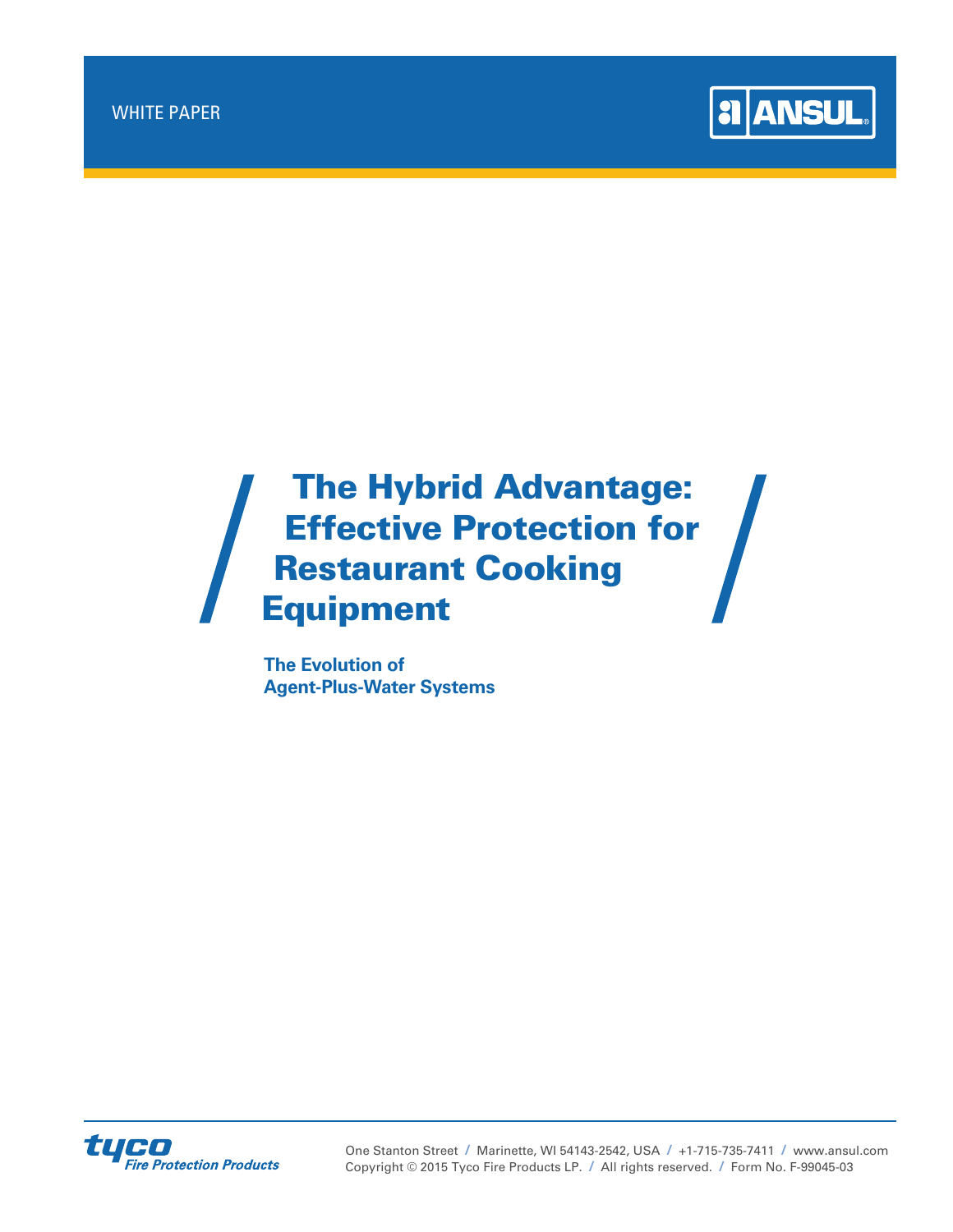# Introduction

In the late 1950s and early 1960s, concerns in the fire protection industry escalated with the increasing amount of restaurant damage due to grease fires in hoods, ducts and cooking appliances. As restaurant cooking equipment and services evolved, so, too, did the need for far greater performance in fire protection systems. First generation systems in the early 1960s featured single dry chemical suppressing agents, which lacked the increased cooling power of second generation single wet chemical suppressing agents developed two decades later.

Those systems represented state-of-the-art fire protection for restaurants until January 1998 when Tyco Fire Protection Products received an Underwriters Laboratories Inc. (UL) listing for the ANSUL® PIRANHA Restaurant Fire Suppression System with its superior water-plus-agent technology. Almost 20 years later, this third generation, pre-engineered, automatic fire suppression system still provides the leading premium protection solution for commercial and institutional restaurant cooking appliances, exhaust hoods and ducts.

The PIRANHA fire suppression system utilizes the best attributes of both PRX Liquid Fire Suppressant and water. This hybrid technology makes the PIRANHA system up to 15 times faster than conventional single-agent systems in cooling down cooking oils and uses 60 percent less chemical agent. The system requires fewer agent storage tanks than conventional single-agent systems, and various tank sizes can be configured to expand fire suppression system coverage. When actuated, the hybrid system discharges a fixed amount of proprietary wet chemical agent followed automatically by a continuous discharge of water through the same pipe network and nozzles.

The primary advantage of the hybrid system over single-agent wet chemical systems is a significantly higher safety margin in the suppression of grease fires.

The primary advantage of the hybrid system over single-agent wet chemical systems is a significantly higher safety margin in the suppression of grease fires. The purpose of this technical paper is to explain the rationale that led

to the development of the PIRANHA Restaurant Fire Suppression System, the significantly higher safety margin in the suppression of grease fires over single-agent wet chemical systems, and the codes and standards with which it complies.

# The Fire Protection Challenge

There is widespread agreement in the fire protection industry that the most difficult cooking appliance to protect is the commercial deep-fat fryer. There are four reasons to support this conclusion:

- 1. No other cooking appliance approaches the fuel loading of a commercial fryer, which can hold more cooking grease than any other appliance. When the grease is accidentally overheated to an ignition point, the fryer stores an enormous amount of heat which must be released after flame extinguishment in order to secure the hot grease against reflash.
- 2. Compared to other appliances with large fuel surfaces, such as griddles, fryers have relatively small grease surface areas. This limits the amount of agent that can be discharged onto the burning fryer. It also results in smaller fire areas, which means longer preburn times and higher peak grease temperatures before the fire is detected and the system is actuated.
- 3. Modern, energy-efficient fryers are designed to retain more heat to minimize fuel costs. This retards the release of heat from the hot grease in the event of a fire.
- 4. The trend from animal to vegetable cooking shortenings has raised autoignition temperatures resulting in higher peak temperatures before the fire suppression system is actuated.

In a typical fire scenario with the fryer protected by a single-agent wet chemical system, a malfunctioning vat will heat the grease until it reaches the autoignition temperature of 680 °F to 700 °F (360 °C to 371 °C) for new shortening. The overheating fryer will continue to heat the grease until the fire is detected and the fire suppression system is actuated, at which time the wet chemical discharge begins and the fryer heat source is shut off by the fire suppression system.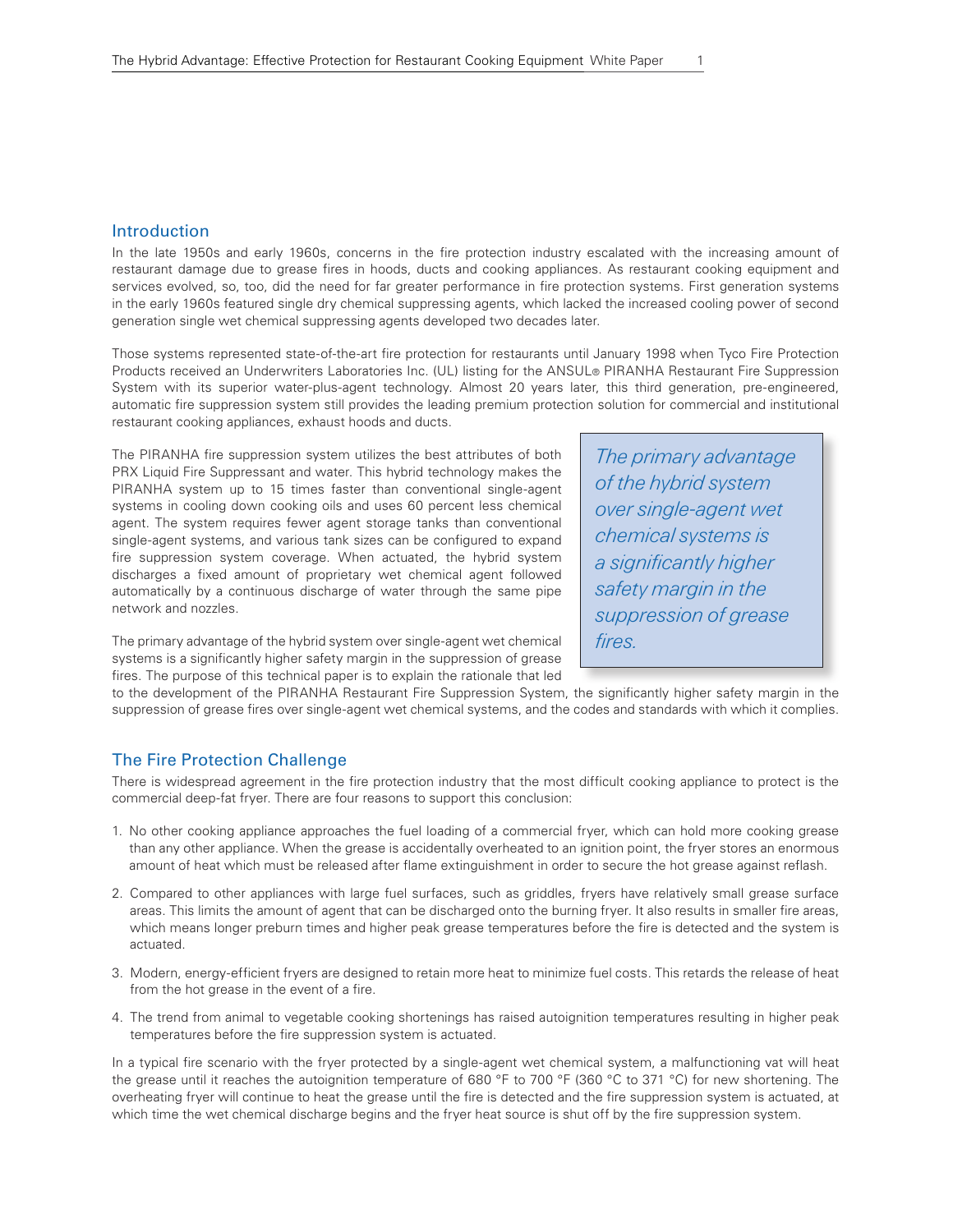During the preburn period between autoignition and system actuation, the burning grease may reach temperatures as high as 760 °F (404 °C) before the agent is discharged. Upon discharge, the wet chemical will rapidly extinguish the flames (typically 4 to 6 seconds) and begin to cool down the hot grease while also reacting with the grease to form a temporary, air-excluding foam blanket on the surface of the grease.

By the end of agent discharge, the hot grease will have cooled 40-60 °F (22-33 °C) below the peak (start of discharge) temperature and the vat above the grease will be full of foam. Although the grease may be close to the original autoignition temperature at the end of discharge, tests have shown the critical reflash temperature may be as much as 60 °F (33 °C) below the autoignition temperature.

Herein lies the fire protection challenge: If the temporary foam blanket breaks down from the heat before the grease cools below its autoignition temperature, the grease will be re-exposed to air and will reflash. Although the foam blanket is excluding air from the grease, it is also an effective insulator that retards the release of stored heat from the top of the vat.

UL Standard 300: Fire Testing of Fire Extinguishing Systems for Protection of Commercial Cooking Equipment fryer fire test protocol recognizes this retarding effect by requiring that the grease cool for 20 minutes or 60 °F (33 °C) below the autoignition temperature (whichever takes longer) without the fire reflashing.

Since the grease surface area and the freeboard between the top of the vat and the surface of the grease limit the volume of the foam blanket, generating more foam by discharging additional wet chemical is usually ineffective. Therefore, the quality rather than the quantity of the temporary foam blanket becomes the more important factor.

Wet chemical agent alone must perform two crucial roles in suppressing fryer fires. First, it must rapidly extinguish the grease fire (a relatively easy task); and second, it must secure the hot grease until it cools below its minimum reflash temperature (a more difficult task).

# The Hybrid Concept

In 1994, Tyco Fire Protection Products conducted a series of fryer fire suppression experiments using the UL 300 test protocol to compare the fire suppression performance of its UL listed, single-agent wet chemical system against water discharged through a water sprinkler nozzle that was also UL listed for fryer fires.

Following the UL 300 test protocol the results demonstrated water alone did not extinguish the grease fire until the hot grease was cooled below its fire point, typically 4 to 6 minutes after the start of discharge. When compared to the 4 to 6 second fire extinguishment time for the ANSUL single wet chemical agent, the 4 to 6 minute delay was considered unacceptable since a fryer fire can spread to the hood and duct in that time frame.

It was also observed, that even though the flames continued to burn for several minutes under water discharge, the grease temperatures dropped at a much higher rate compared to when the grease was blanketed by insulating foam following a single-agent wet chemical discharge .

Testing revealed the hybrid approach needed only 38% of the wet chemical required by single-agent wet chemical systems.

These observations raised the question: What would happen if wet chemical agent was discharged just long enough to suppress the fire, then a water discharge for rapid cooling was applied through the same spray nozzles?

Concept tests were conducted and the results exceeded expectations. Fryer fires were rapidly suppressed by the wet chemical discharge and the subsequent water discharge cooled the hot grease 60 °F (33 °C) below its autoignition temperature in less than three minutes, compared to the 20-minute cool-down period required by UL 300.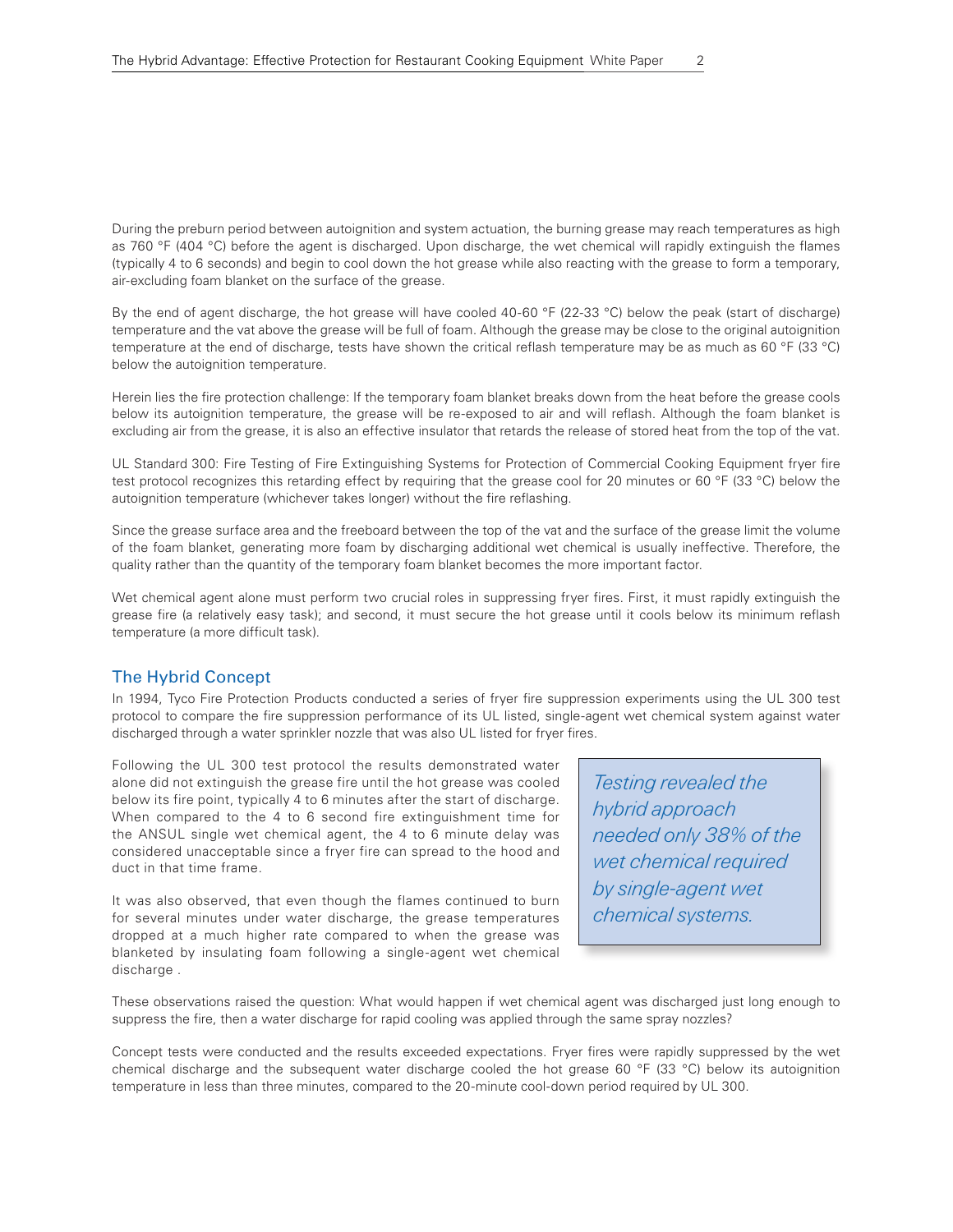The dramatic difference in grease cool-down is shown on the chart in Figure 1, which compares the actual fryer fire suppression performance of the hybrid system versus a conventional single-agent wet chemical system when tested per UL 300 protocol using the same gas fryer. From these tests, the time to cool the grease from its peak (start of discharge) temperature down to a safe (no-reflash) threshold of 630 °F (332 °C) was 16.5 minutes for the conventional system compared to 2.3 minutes for the hybrid system.

Further testing revealed the hybrid approach required only 38% of the wet chemical as was required by the single-agent wet chemical system because the water now assumed the role of securing the hazard against reflash by rapidly cooling the hot fuel.

Based on the significant results of these experiments, a project was established to develop, test and UL list the optimum hybrid system. A new wet chemical agent was also developed supplementing the enhanced fire suppression and grease cooling capabilities of the system.



#### **FRYER FIRE SUPPRESSION TESTS: HYBRID VS. CONVENTIONAL WET CHEMICAL SYSTEMS**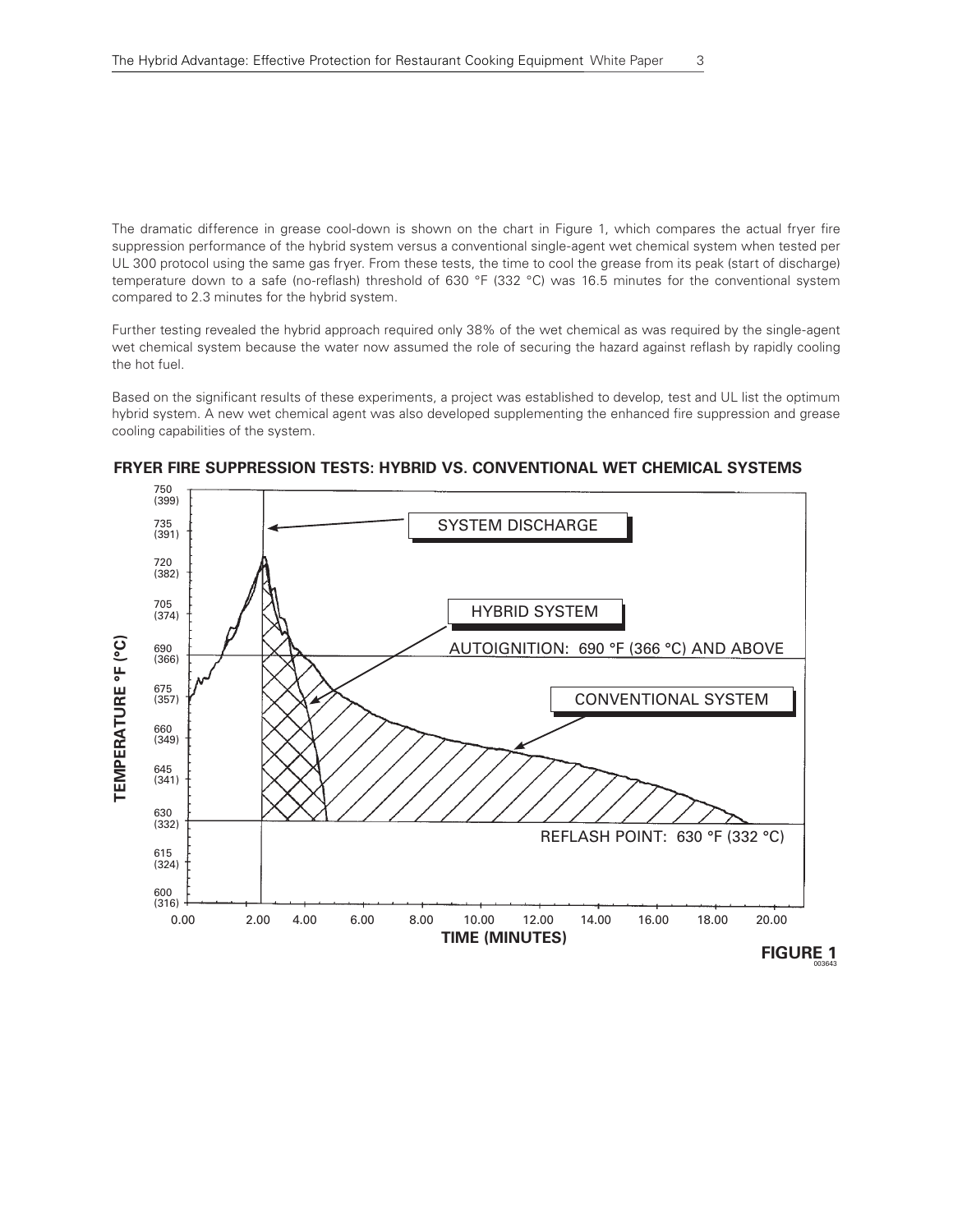# Why The PIRANHA System?

The PIRANHA hybrid system is inherently more proactive than single-agent wet chemical systems because the water discharge actively reduces the possibility of reflash in the event of hostile fires in restaurant applications (appliance surface, duct, and plenum) particularly cooking appliances such as fryers.

This agent-plus-water technology provides the following advantages over single-agent wet chemical systems:

- **System Performance:** Cools hot grease up to 15 times faster than single-agent wet chemical systems because of the continuous discharge of water following the wet chemical discharge.
- **Agent Quantity:** On average, 60% less wet chemical is required per hazard, which means less total chemical and fewer agent storage tanks are required per kitchen. Accordingly, the PIRANHA system becomes even more cost effective as the number of protected hazards increases.
- **Design Flexibility:** The hybrid system promotes overlapping protection of cooking appliances from nozzles pre-installed in the exhaust hood at uniform spacing, regardless of the mix of appliances that are protected below the hood. Appliances can be moved and rearranged under the hood without compromising their protection. [Exception: some appliances such as upright broilers require specific nozzle placement and cannot be protected with overlapping nozzles.] In addition, only four styles of nozzles cover all appliances, exhaust hoods and ducts.
- **Patents:** The PIRANHA water-assisted wet chemical restaurant fire suppression system has been issued two patents:

First, the PRX wet chemical agent developed specifically for the PIRANHA system. Second, automatic cooling water discharge following wet chemical discharge.

• **New Nozzle Design:** The performance-tested and proven nozzle design provides increased-height (out-of-view) nozzle installations complementing décor.

#### Codes And Standards

The PIRANHA hybrid wet agent system is designed and tested to meet the following codes, standards and recommended practices:

- 1. Underwriters Laboratories, Inc. (UL) Standard 300: *Fire Testing of Fire Extinguishing Systems for Protection of Commercial Cooking Equipment.*
- 2. Underwriters Laboratory of Canada (ULC) Standard ORD-C1254.6: *Fire Testing of Restaurant Cooking Area Fire Extinguishing System Units.*
- 3. National Fire Protection Association (NFPA) Standard 17A: *Wet Chemical Extinguishing Systems.*
- 4. National Fire Protection Association (NFPA) Standard 96: *Ventilation Control and Fire Protection of Commercial Cooking Operations.*
- 5. American Society of Sanitary Engineers (ASSE) Standard 1001: *Cross Connection Protection Devices: Guidelines for Selection of the Proper Type of Backflow Preventor – Piped Applied Atmospheric Vacuum Breakers.*
- 6. International Association of Plumbing and Mechanical Officials (IAPMO): *Installation, Material and Property Standard PS 108-98 – Grease Fire Suppression Systems.*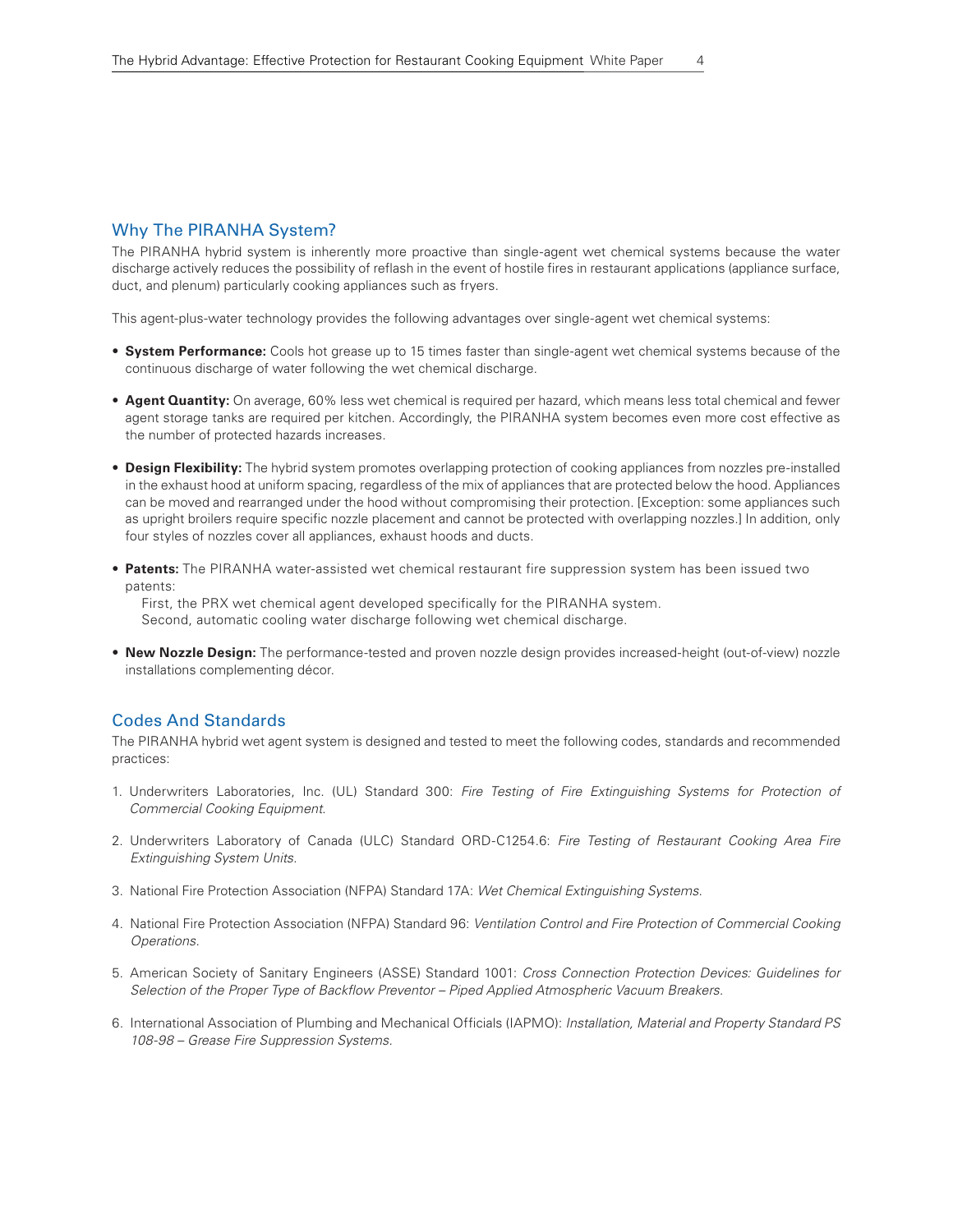# Independent Test Laboratory Evaluations

The following independent test laboratories have evaluated the PIRANHA hybrid wet agent system or its components.

- Springborn Laboratories, Inc. 640 North Elizabeth Street Spencerville, Ohio 45887-0143
- Stevens Institute of Technology 1 Castle Point Terrace Hoboken, New Jersey 07030
- University of Southern California Foundation for Cross-Connection Control and Hydraulic Research 3716 South Hope Street Los Angeles, California 90089-7700
- Underwriters Laboratories, Inc. 333 Pfingsten Road Northbrook, Illinois 60062-2096
- Underwriters' Laboratories of Canada 7 Crouse Road Scarborough, Ontario M1R 3A9

#### NFPA Standards

The PIRANHA hybrid wet agent system conforms to the standards set forth in NFPA 17A: *Standard for Wet Chemical Extinguishing Systems,* and in NFPA 96: *Standard for Ventilation Control and Fire Protection of Commercial Cooking Operations.* The hybrid system is a pre-engineered system as defined in NFPA 17A with pre-determined flow rates, nozzle pressures, and quantities of wet chemical agent. The hazards protected by a pre-engineered system are to be specifically limited as to type and size by a testing laboratory based on actual fire tests, which is evidenced for the PIRANHA system by its UL listing as described below. NFPA 17A covers the system requirements, plans and acceptance tests, inspection, maintenance, and recharging; all of which correspond to the listings and design manual for the PIRANHA hybrid system.

The PIRANHA system also complies fully with NFPA 96, in particular Chapter 10 – *Fire Extinguishing Equipment*. This standard specifically references the use of systems which comply with NFPA 17A, and includes a separate section on protection of solid fuel cooking operations. The PIRANHA system has been thoroughly tested and listed for protection of solid fuel cooking appliances.

#### Underwriters Laboratories (UL) Standards

UL Standard 300, Fire Testing of Fire Extinguishing Systems for Protection of Commercial Cooking Equipment, is the governing document establishing fire test requirements for pre-engineered restaurant systems. It includes an extensive series of fire tests covering all types of cooking appliances, as well as the plenum and duct areas. UL 300 specifies that fires be extinguished and that reignition not occur. Conventional wet chemical systems need a considerable amount of suppressing agent to cool the appliance to prevent reignition. The PIRANHA system attacks fire using the knockdown and securing capabilities of PRX Liquid Fire Suppressant immediately followed by water, which quickly cools the cooking media and helps prevent reignition.

The original full implementation of UL 300 led to changes in the design of all conventional wet chemical systems to meet the more rigorous test requirements of the new standard. These changes made the average system larger and more complex, both to design and to install. Recent NFPA updates mandate all systems must be UL 300 compliant. The PIRANHA system is designed to simplify design and installation, and to reduce the required agent tanks. The system has been fully tested to the requirements of UL 300, and has been listed by UL in a category that acknowledges the unique technology of the hybrid concept: *Water-Assisted Wet Chemical Extinguishing Systems.*